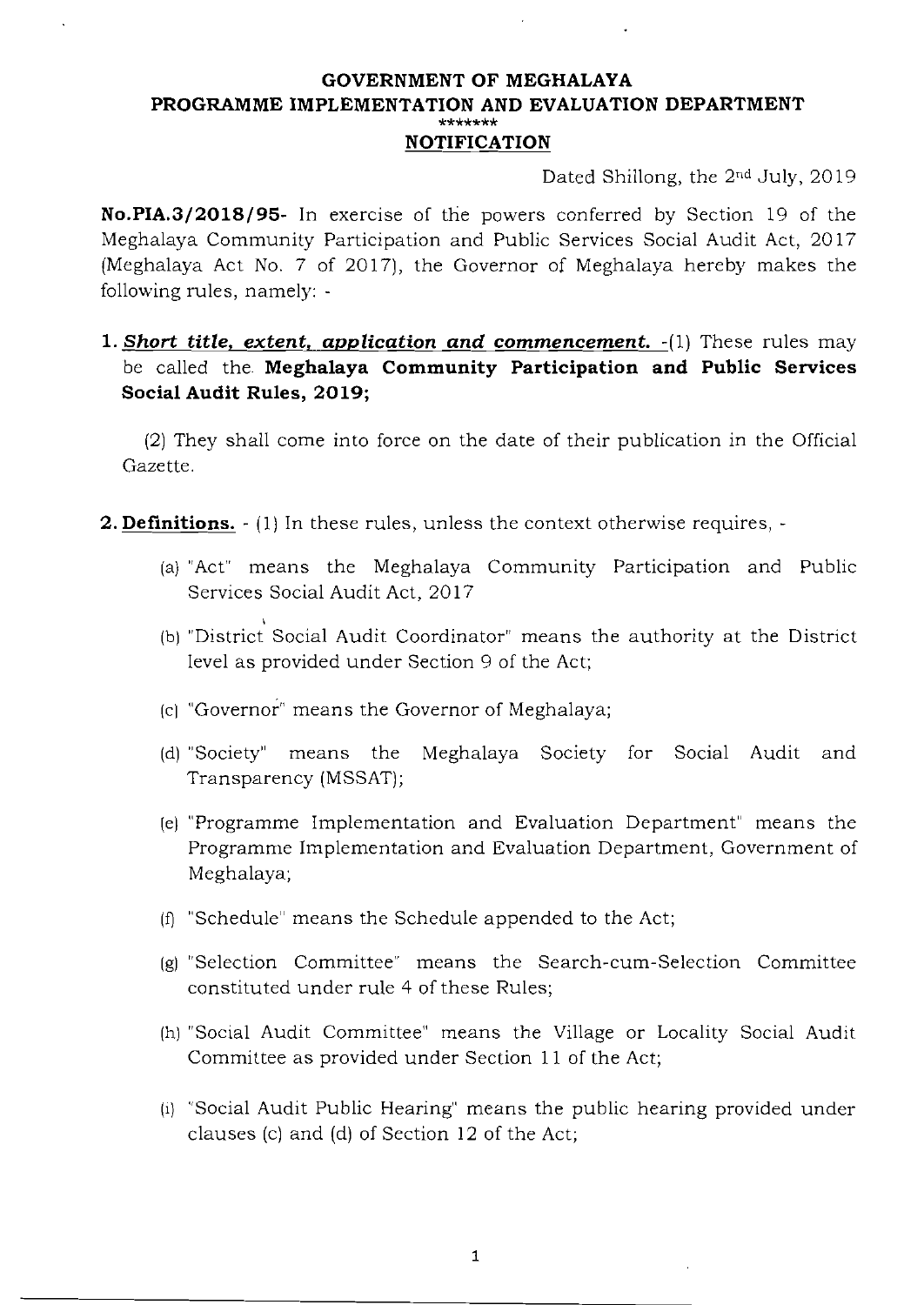- (j) "Social Audit Facilitators" means such Non-Governmental Organisations (NGOs), Self Help Groups (SHGs), and the Resource persons as engaged by the MSSAT in the process of Social Audit;
- (k) "Social Audit Team" means the Social Audit Facilitators (SAF) provided under sub-section (1) of Section 13 of the Act; and
- (1) "State Social Audit Council" means the State Social Audit Council constituted under Section 6 of the Act.
- (2) All other words and expressions used in these rules, but not defined shall have the meanings respectively assigned to them **in** the Act.

### *3. Gradual expansion* **of** *the scope* **of** *Social Audit.*

- (1) The Departments shall be encouraged to include programmes, schemes and interventions being implemented by them, **in** addition to the Schemes already notified under Schedule I of the Act.
- (2) Wherever such a need is felt, the Departments may propose to include any other programmes, schemes and interventions under the ambit of the Act to the Programme Implementation and Evaluation Department.
- (3) The Programme Implementation and Evaluation Department (PI &ED) shall set up a mechanism by which citizens may recommend conducting of social audits for Government programmes.

### *4. State Social Audit Council.*

- $(1)$  For the selection of the Chairperson, State Social Audit Council as stipulated under clause (a) of sub-section(2) of Section 6 and non-official members as stipulated under clause (d) of sub-section(2) of Section 6 of the Act, a Search-cum-Selection Committee comprising of the following members shall be constituted to select the Chairperson and non-Official members of the State Social Audit Council:
	- (i) Chief Secretary, Government of Meghalaya;
	- (ii) Principal Accountant General (Audit), Government of Meghalaya;
	- (iii) Civil Society Organization representatives (two) as suggested by the office of the Chief Secretary; and
	- (iv) Administrative Member, Lokayukta.
- (2) The selection committee shall search and/or select the Chairperson keeping in view the list of potential candidates prepared by the Programme Implementation and Evaluation Department.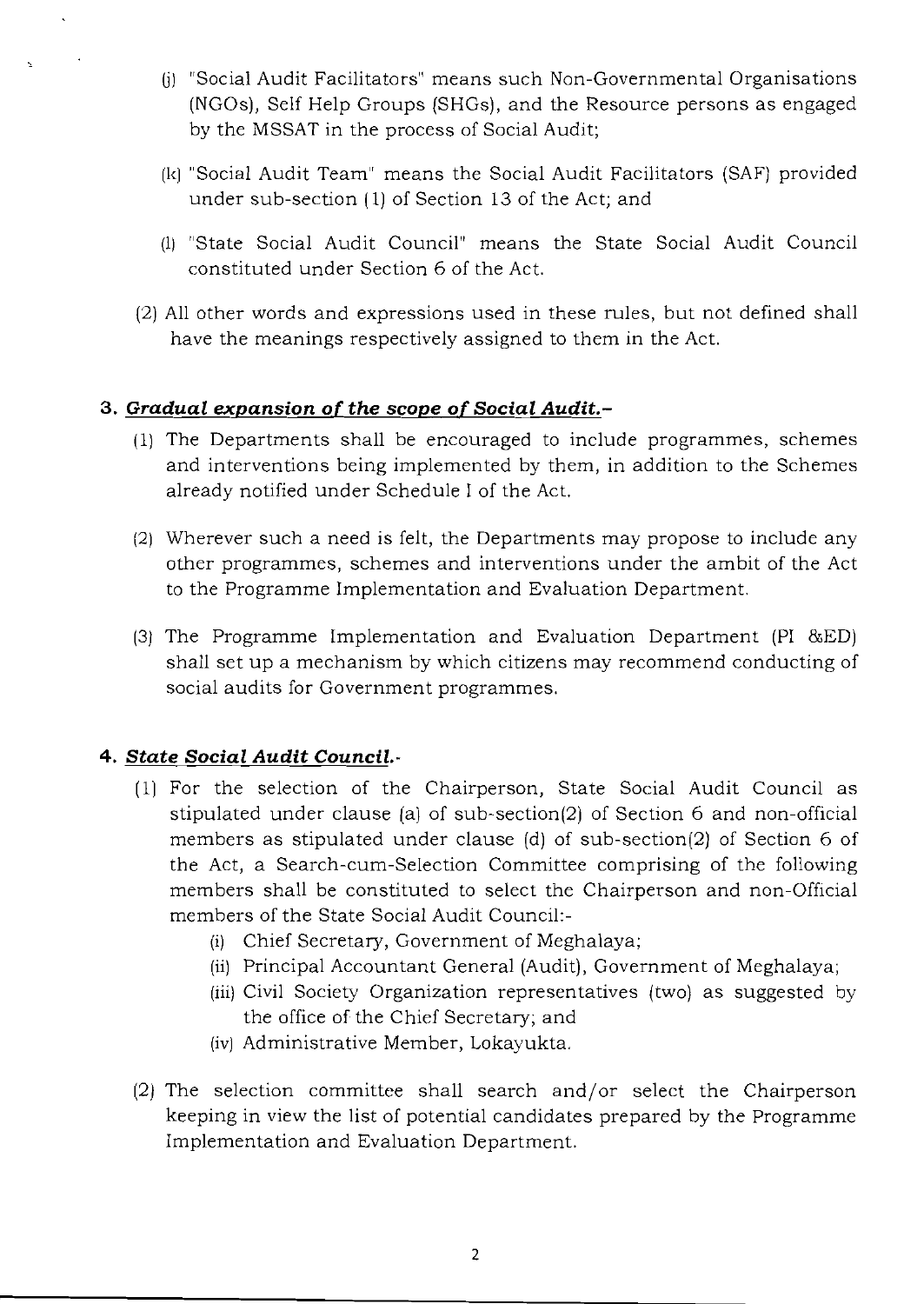- (3) For the selection of ex-officio members as stipulated under Section6(2)(b) and (c) of the Act, the following members of the State Social Audit Council shall be appointed by the State Government,
	- (i) the Principal Secretary/Commissioner & Secretary/Secretary of all such Departments, whose schemes are listed in Schedule I of the Act;
	- (ii) the Deputy Chairmen of Khasi Hills Autonomous District Council, Jaintia Hills Autonomous District Council and Garo Hills Autonomous District Council;
	- (iii) the Deputy Commissioner of one District from each of the three regions, namely, Khasi, Garo and Jaintia, on a rotation basis for every two years.
- (4) Commissioner and Secretary/Secretary to the Government of Meghalaya, Programme Implementation and Evaluation Department shall serve as the Member Secretary of the State Social Audit Council.

### *5. Tenure* of Members **:**

- (1) The Chairperson and Members shall hold office for a term of 3 (three) years from the date on which he/ she enters office and such Chairperson or members shall not be eligible for re-appointment. (Members may however be eligible for appointment as Chairperson for one term).
- 12) The Search-cum-Selection Committee shall decide the eligibility criteria for the positions of Chairperson and the members of the State Social Audit Council and conditions of service.

*6. Minimum representation:* It shaIl be ensured that 33% of the membership in the Council comprises of women.

### *7. Resignation* ofMembers **:**

- (1) Any member of the State Social Audit Council may, by notice in writing under his or her hand addressed to the Chairperson of the Council with a copy to the Chief Secretary, resign from his or her office.
- (2) The Search-cum-Selection Committee may also decide on the modalities for removal of members, if and when such a need arises for doing so.

# *8. Periodicity* **of** *meetings* **of** *the State Social Audit Council, preparation*  ofAnnual *Report, etc.*

(1) The State Social Audit Council shall meet once in six months, or more frequently, as per requirement.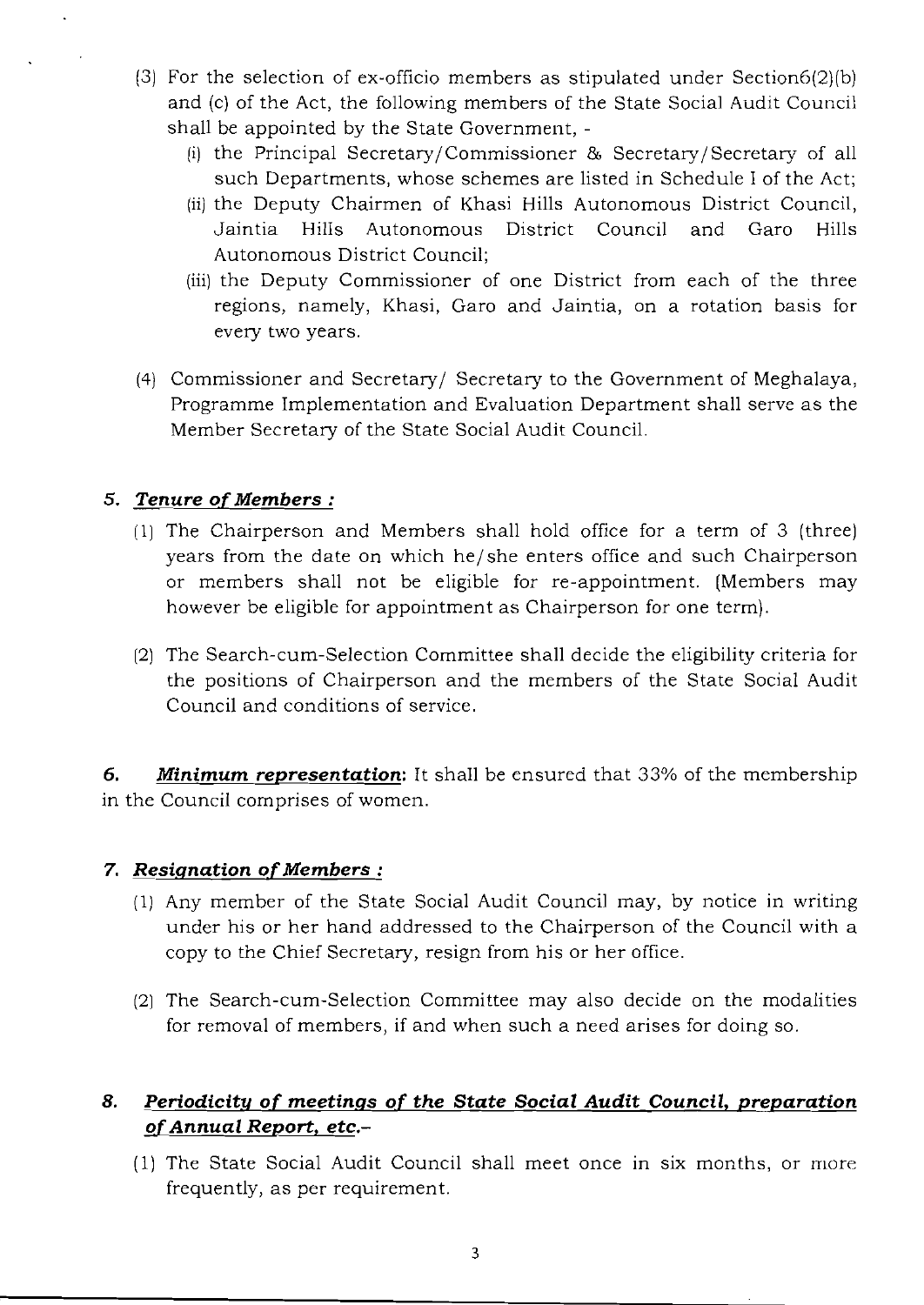- (2) The Council shall perform the following duties in its mandate:-
	- (i) Make suggestions in the Calendar, as may be deemed necessary, to be followed by the Meghalaya Society for Social Audit and Transparency in ensuring that social audits are conducted in every village at least once in two years.
	- (ii) Review of the compliance by the Meghalaya Society for Social Audit and Transparency to its calendar.
	- (iii) Review of the compliance of social audits conducted by the Meghalaya Society for Social Audit and Transparency with Auditing Standards of Social Audit as developed by the Comptroller and Auditor General.
	- (iv) Monitor the uploading of Social Audit Reports in the public domain.
	- (v) Monitor the receipt and disclosure of Action Taken Reports by the Departments on Social Audit Findings.
	- (vi) The Council shall prepare an Annual Report incorporating social audit findings and Departmental action therein, which shall be tabled in the Legislative Assembly.
	- (vii) Develop and maintain a web site as mandated under sub-section (4) of Section 17 of the Act to host Social Audit Reports, Action Taken Reports and all other information incidental to the same.
	- (viii)Conduct meetings as often as may be necessary, to review the action taken by the Departments on social audit reports and grievances.
	- (ix) Recommend departmental and inter-departmental frameworks for time bound grievance redress to ensure that grievances identified through social audits are institutionally redressed on a systematic basis and monitor the compliance of Departments on the same.
	- (x) Approve templates to be used by Line Departments for mandatorily disclosing information as mandated under sub-section (3) of Section 17 of the Act and monitor the compliance of Departments on the same.
- (3) The Annual Report prepared by the State Social Audit Council which shall be laid before the Legislative Assembly shall contain the following details:
	- (i) Number of Social Audits conducted with reference to the number of social audits planned for, in the annual Calendar.
	- (ii) Status of compliance of social audits conducted with the Auditing Standards of Social Audit.
	- (iii) Department or Scheme-wise social audit findings.
	- (iv) Department or Scheme-wise action taken on social audit findings.
	- (v) Department-wise compliance of provision of information to social audit teams, fifteen days prior to the Social Audit.
	- (vi) Department-wise compliance of norms of participation in the Social Audit Public Hearings.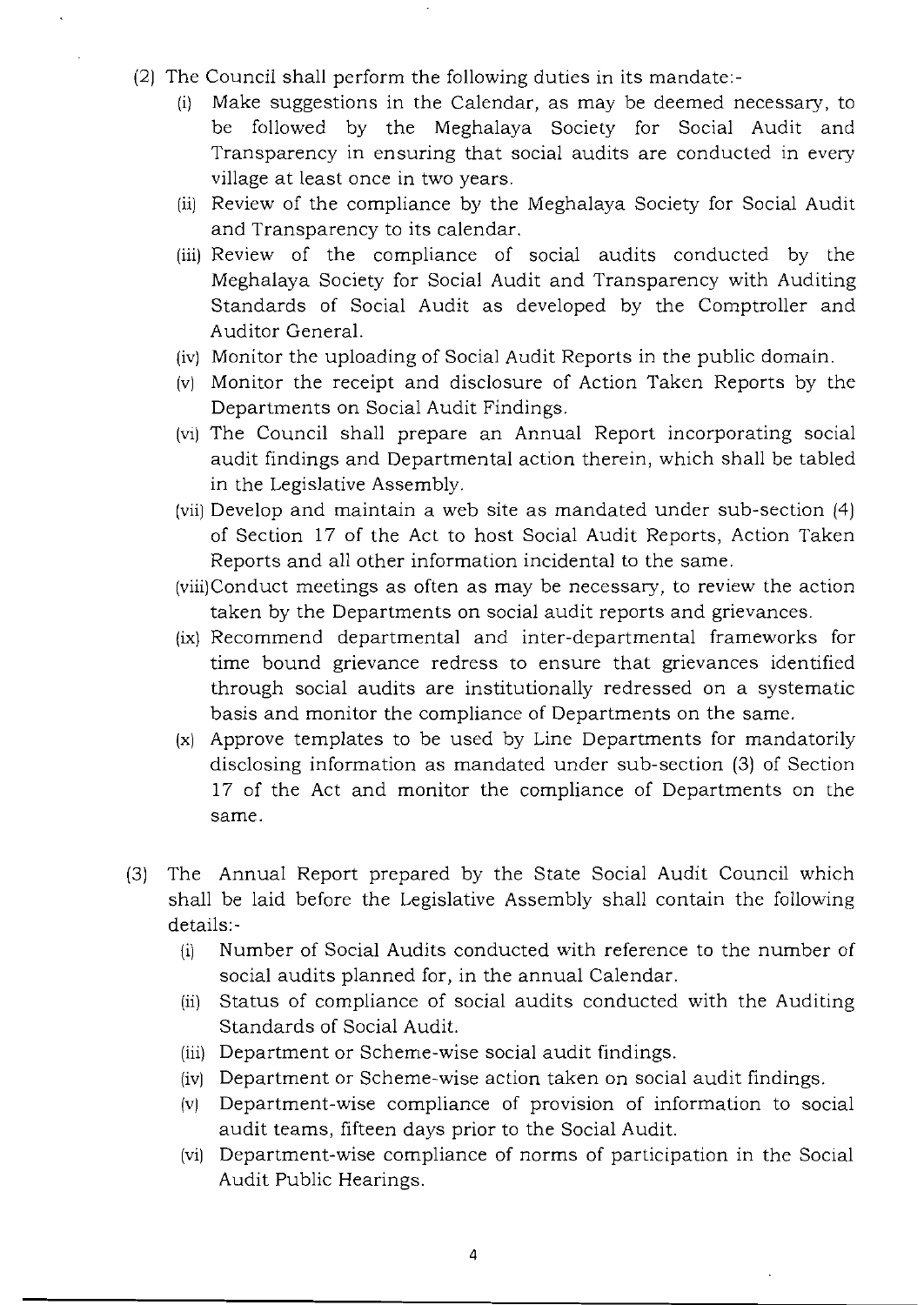- (vii) Department or Scheme-wise issues of implementation identified through social audits, but not adequately addressed by the Action Taken Reports.
- (viii) Status of submission of Action Taken Reports by Deputy Commissioners and Implementing Agencies.
- (ix) Number of applications and grievances registered through social audits.
- $(x)$  Number of applications and grievances, sanctioned and redressed by the Deputy Commissioners or the Departments.
- (xi) Number of policy level and inter-departmental issues identified by the Programme Implementation and Evaluation Department based on Social Audit Reports and their status.
- (xii) Suggestions for policy reform based on social audits.
- (xiii) Number and nature of trainings conducted.
- (xiv) Applications under the Right to Information Act,2005 received by the Meghalaya Society for Social Audit and Transparency.
- (xv) Complaints received by the Meghalaya Society for Social Audit and Transparency and redress thereof.
- (4)The State Social Audit Council shall adhere to the provisions of the Right to Information Act, 2005.

### *9. Financial delegation:*

(1) The Director, Meghalaya Society for Social Audit and Transparency shall be responsible for drawing up a proposed budget of the Meghalaya Society for Social Audit and Transparency to strive for conducting social audit in all the villages of the State, once in two years.

### *10. Source* **of** *Funds* **of** *Social Audit Activities:*

- (1) Programme Implementation and Evaluation Department shall seek funds from Government of Meghalaya, for social audit of the Schemes, enlisted in Schedule I of the Act, based on an assessment of likely costs made by the Society and place such funds with the Society for funding social audit of the scheme(s), under the Schedule.
- (2) The State Government shall transfer funds equivalent to the budget approved as per clause (1) of Rule 10, to the Meghalaya Society for Social Audit and Transparency.

# *11. Role* of *the Programme Implementation and Evaluation Department* .

(1) The Directorate of Programme Implementation  $\&$  Evaluation will be responsible for the implementation of the provisions of the Act, through the Meghalaya Society for Social Audit and Transparency.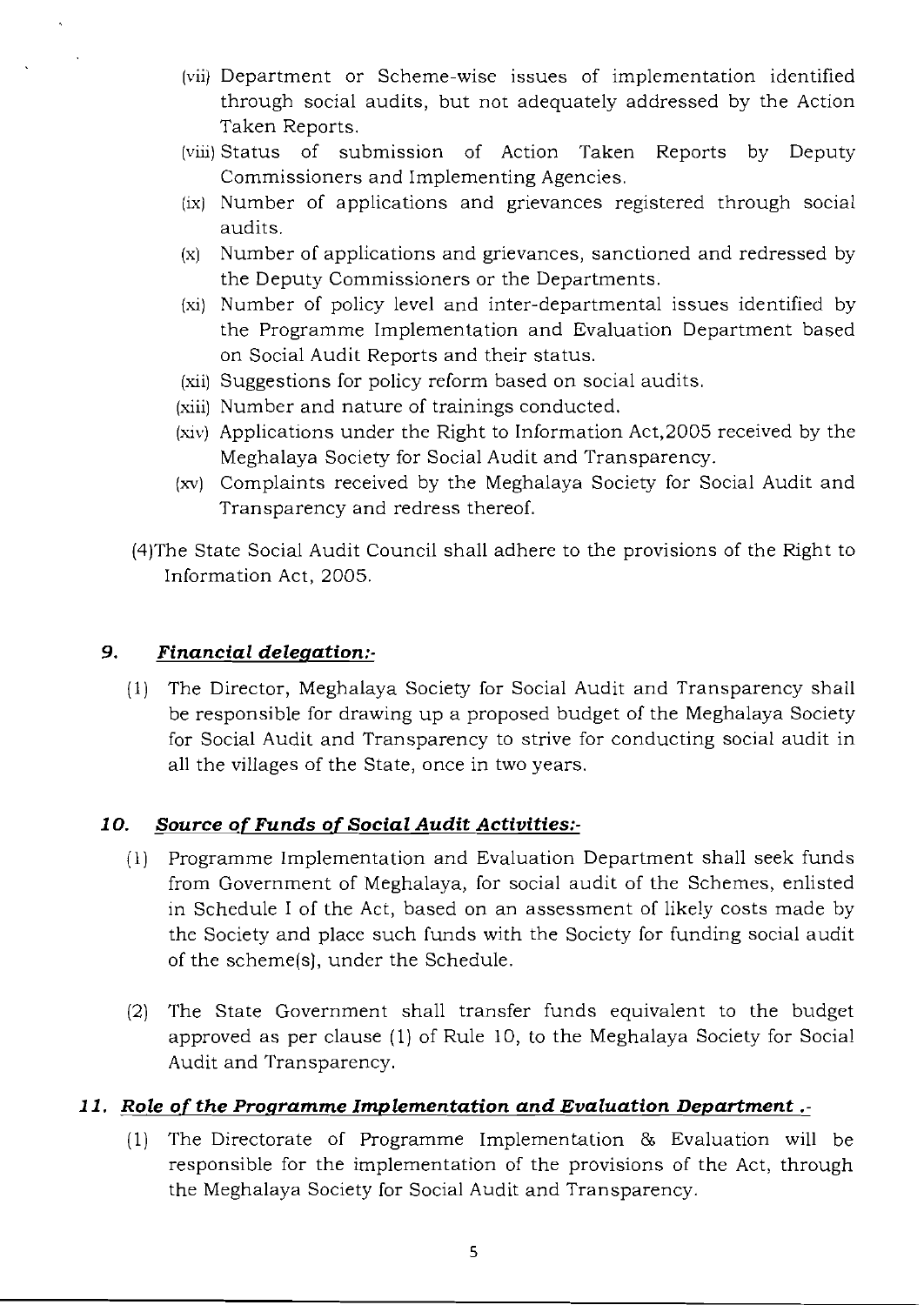- (2) The Directorate shall :
	- (i) be responsible for collating Department-wise Social Audit Reports produced by the Meghalaya Society for Social Audit and Transparency and the Action Taken Reports as produced by the Deputy Commissioners and Implementing Agencies;
	- (ii) identify those areas in the Social Audit Reports for which adequate action is not reflected in the Action Taken Reports produced by the Deputy Commissioners and Implementing Agencies;
	- (iii) hold a quarterly meeting with the Meghalaya Society for Social Audit and Transparency, Deputy Commissioners and State Nodal Officers to follow up on the issues identified under clause (ii) above and arrive at a time frame within which the same has to be addressed;
	- (iv) identify inter-departmental areas on which joint action has to be taken and areas that require policy changes, that may have been unearthed through social audits. These issues will be put up before State Social Audit Council;
	- (v) make recommendations and arnve at time-bound institutionalization on (iv) above, through inter-departmental meetings held as and when needed;
	- (vi) forward compilation of Social Audit Reports, Action taken Reports and areas in the Social Audit Report for which adequate action is not reflected in the Action Taken Reports, to the State Social Audit Council, once a month. The same shall be hosted in the public domain; and
	- (vii) develop templates and formats for the individual Departments to disclose information as mandated under sub-section (3) of Section 17 of the Act.

# 12. Role of the Meghalaya Society for Social Audit and Transparency .-

- (1) The Meghalaya Society for Social Audit and Transparency shall be responsible for facilitating social audits of the schemes enlisted in Schedule I of the Act, by roping in reputed NGOs, SHGs to conduct the social audit, as the case may be.
- (2) TheMeghalaya Society for Social Audit and Transparency may recruit State Resource Persons, District Resource Persons, Block Resource Persons and Village Resource Persons, as and when required.
- (3) The Meghalaya Society for Social Audit and Transparency shall conduct social audits across the State as per its Calendar and conduct social audits in all villages at least once in two years, through Social Audit Facilitators drawn from NGOs, SHGs and own staff (Village Resource Persons, Block Resource Persons, District Resource Persons etc.).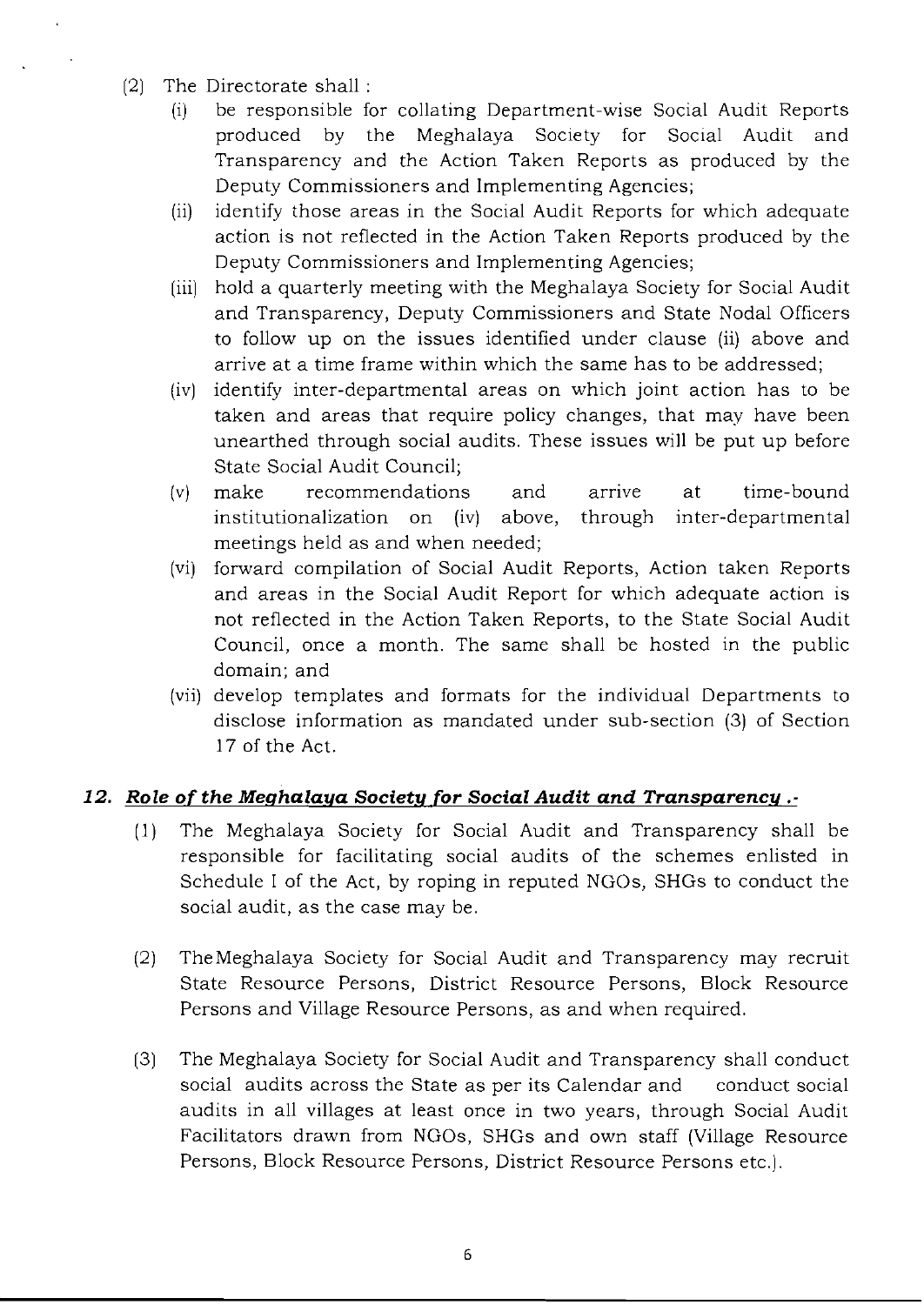- (4) The Meghalaya Society for Social Audit and Transparency shall prepare a Draft Annual Calendar by fifteenth February of every year.
- (5) The Draft Calendar shall be disclosed in the public domain for seeking suggestions from the public for a period of thirty days.
- (6) The Annual Calendar after incorporating the agreed changes shall be approved by thirtieth March of the Financial Year starting from first April to thirty first March.
- (7) The Meghalaya Society for Social Audit and Transparency shall ensure that Social Audit Reports prepared are uploaded on the web portal within fifteen days of the Public Hearing.
- (8) The Meghalaya Society for Social Audit and Transparency may organize Capacity Building Programmes for the NGOs and SHGs, which are likely to be engaged in the social audit process, in accordance with the spirit of the Act.
- (9) TheMeghalaya Society for Social Audit and Transparency shall function under the overall direction and superintendence of the Programme Implementation and Evaluation Department, the Nodal Department for implementing the provisions of the Act and the Rules.

### *13. Role* of *the District Level Implementation Authorities.*

- (1) As per the Auditing Standards of Social Audit developed by the office of the Comptroller and Auditor General, social audits must be independent of the implementing agency.
- (2) Implementing Agencies whether at the State, District, Block or Village level shall not interfere in the process of the conduct of social audits.
- (3) The functions and duties of the Deputy Commissioner while implementing the provisions of the Act include the following:
	- (i) Provision of Records as enlisted in Annexure I to MSSAT fifteen days prior to the Audit.
	- (ii) Consolidate the Action Taken Reports (ATRs) submitted by the Departments as per Rule 20 (12) and upload the same on web portal within 21 (twenty one) days of uploading of Social Audit Report by MSSAT.
	- (iii) Facilitate 'Entry Meeting' between Social Audit Facilitators and Head of the Village (Headman/ equivalent), Village Executive Committee and front line functionaries at the beginning of the audit.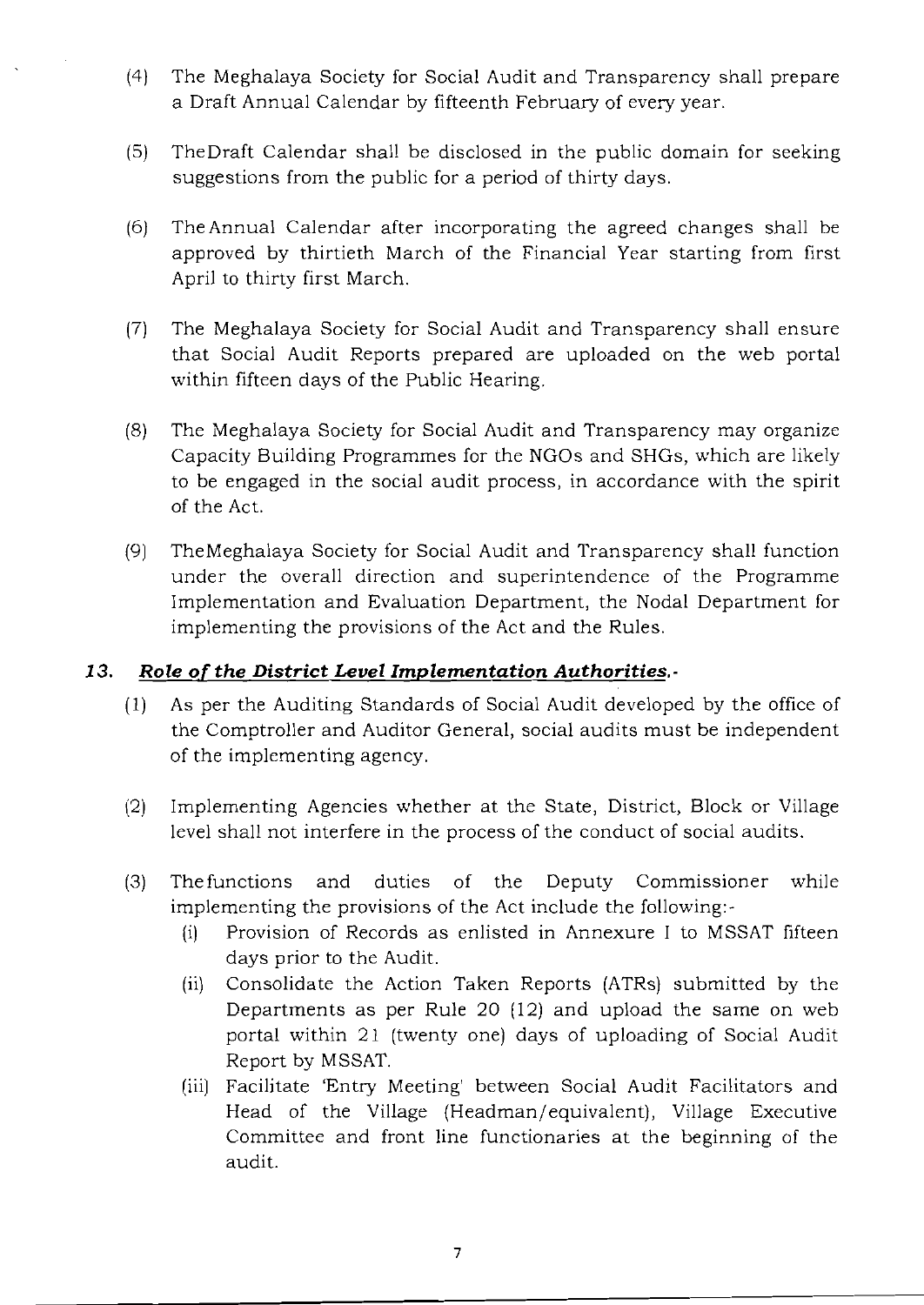- (iv) Provide facilities to Social Audit Facilitators in the village where the social audit is taking place, either at the Village Community Centre, School or Anganwadi Centre etc.
- (v) Ensure participation of implementing agencies at the panel constituted for the Social Audit Public Hearings.
- (vi) Ensure that every Department has set up a desk or counter at the Public Hearing. The counter is required to be coordinated by the District 1cvel/Sub-divisional/Block Level Implementation Officers of the respective Departments, as the case may be.
- [vii) The counter under clause (vi) above shall be responsible for the following:
	- (a) processing of applications, grievances, or petitions received;
	- (b) study each application, grievance or petition as per the Departmental norms and make its recommendation. If necessary, it will seek clarification from the applicant and obtain required information and approvals from other Departments if necessary; and
	- (c) place all the registers and files pertaining to the schemes implemented by the Department on the desk so that it can be viewed by citizens.
- (viii) Ensure that the following facilities are provided on the day of the Social Audit Public Hearing,
	- (a) tents,
	- (b) drinking water,
	- (cl seating arrangements,
	- (d) Sound System,
	- (e) Videography,
	- (f) food or refreshments and
	- (g) public conveniences.
- (4) The Meghalaya Society for Social Audit and Transparency shall bear the expenditure for all social audit activities.

### *14. Role* of *Line Departments.*

- (1) Each Department shall create an Internal Social Audit Cell, which shall be headed by the Nodal Officer as mandated under sub-section  $(1)$  of Section 10 of the Act.
- (2) The Cell created under sub-rule (1) above shall be responsible for the following:
	- (i) Ensuring that the officers concerned at the District, Block or Village level, submit information that needs to be provided to the Meghalaya Society for Social Audit and Transparency, fifteen days prior to the social audit.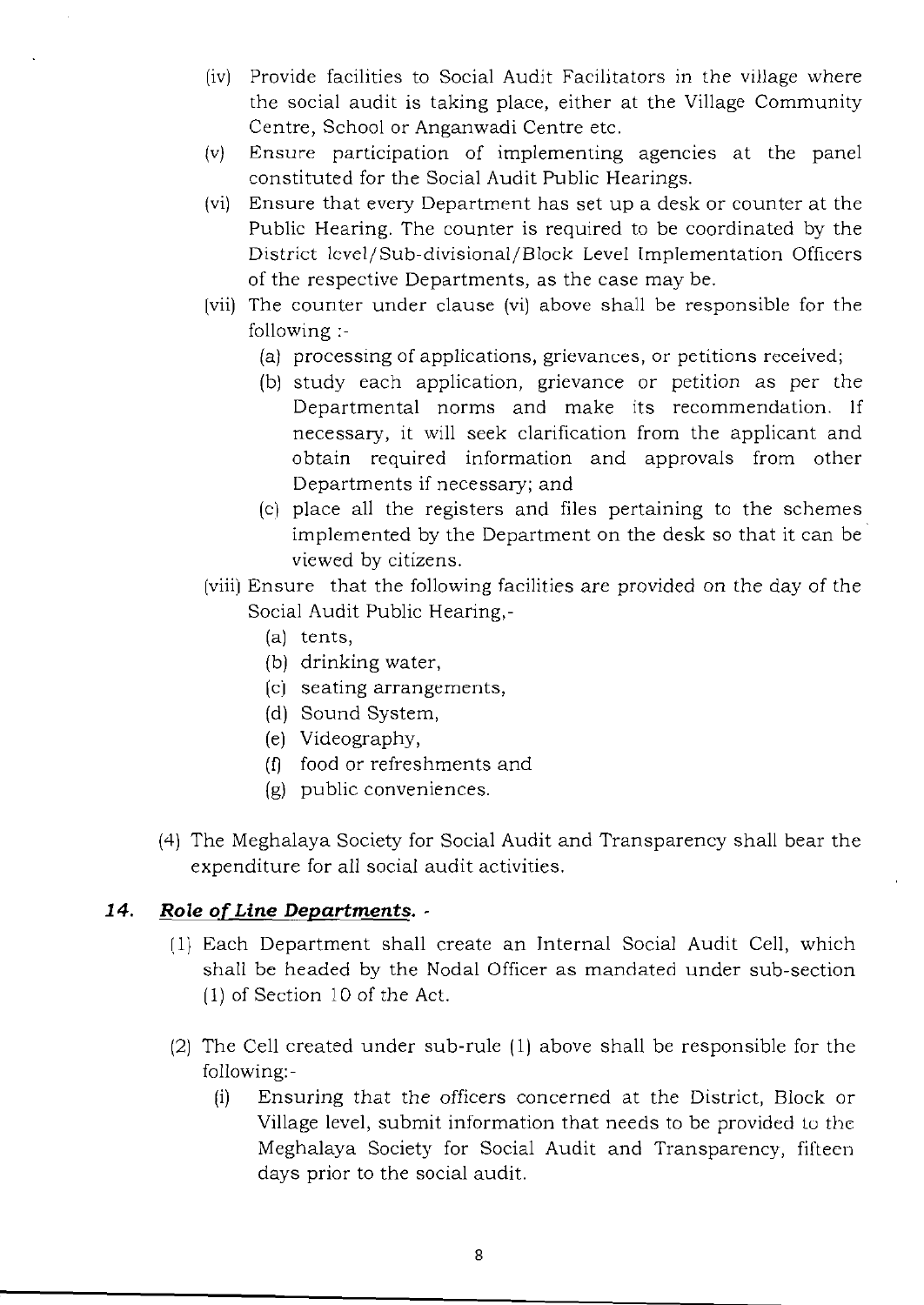- (ii) Collating information that needs to be mandatorily disclosed in the public domain as mandated under sub-section (3) of Section 17 of the Act.
- (iii) Monitor the participation of District and Block Nodal Officers in the Social Audit Public Hearings.
- (iv) Issue detailed guidelines on the nature of action to be taken by the officers concerned for redressing grievances and applications received through the social audit such that action can be taken and reported in Action Taken Reports within fifteen days of uploading the Social Audit Report by MSSAT.
- (v) Every Department is mandated to prepare and disclose the following information for each scheme implemented by it:-
	- (a) List of entitlements,
	- (b) Eligibility criteria for qualifying as a beneficiary to avail the benefits under the scheme,
	- (c) Process of application and documents to be submitted,
	- (d) Departmental process of sanctioning applications along with timelines,
	- (e) Departmental process of release of funds along with timelines,
	- (f) Composition of Village Level Committees and their roles,
	- (g) Grievance/Redress procedures along with timelines, and
	- (h) Duties of officers at the Village, Block and District level in the implementation of the scheme.

### *15. Village Level Social Audit* **Committees:**

- (1) The Social Audit Committee identified by the General Body of the Village or Locality Employment Council as stipulated under sub-section (1) of Section **11** of the Act shall include representative from the Youth and Women Groups of the villages.
- (2) The Social Audit Committee identified under sub-section(l) of Section 11 of the Act shall not include any individual who is in charge of implementing schemes in the village.

### *16. Role* of *the Civil Society Organisations:*

- (1) The Programme Implementation and Evaluation Department and the Meghalaya Society for Social Audit and Transparency may elicit the participation of Civil Society Organizations for the following activities:
	- (i) Conduct of Social Audit,
	- (ii) Development of training content,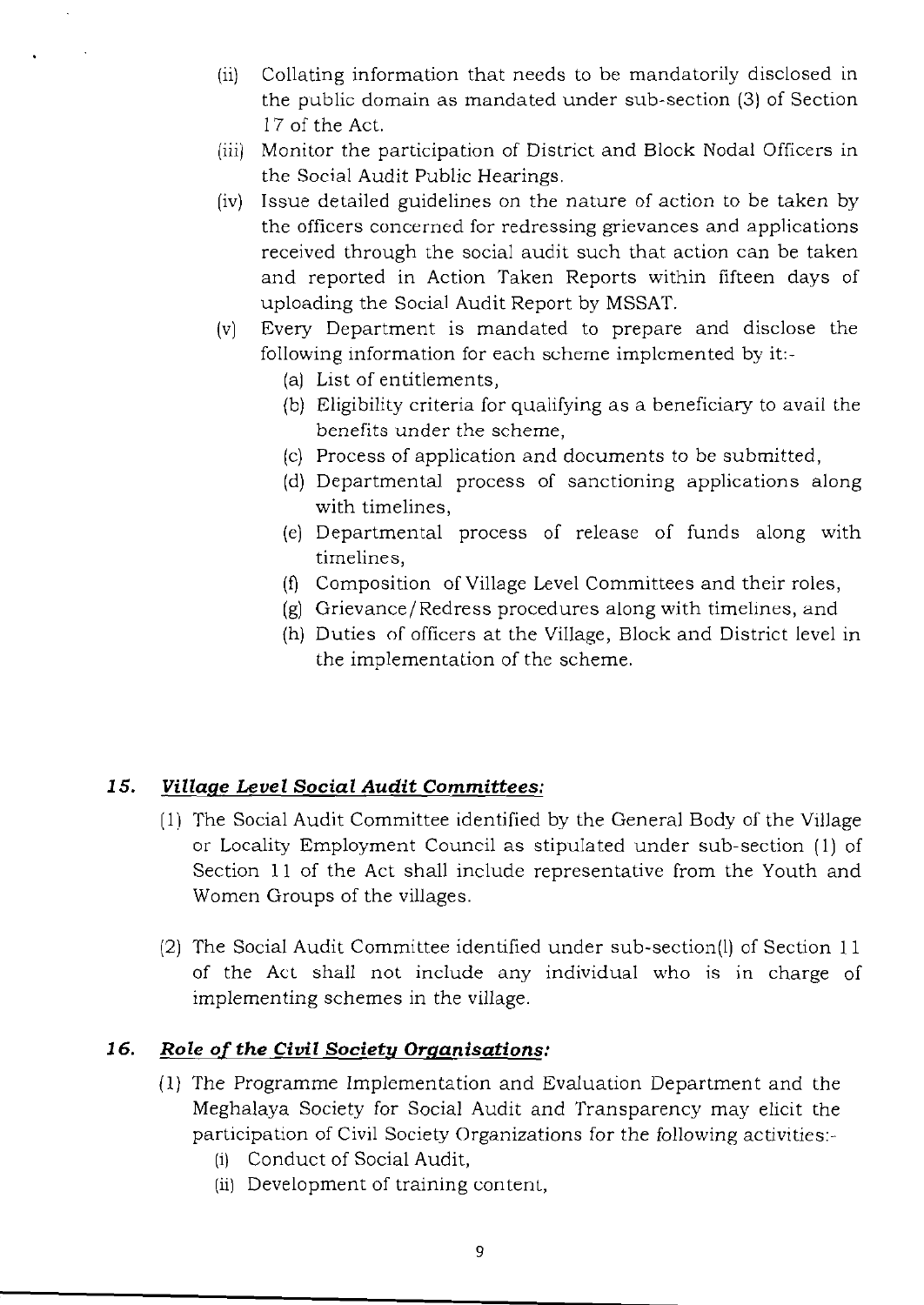- (iii) Imparting training and capacity building of Village Social Audit Committees, Social Audit Facilitators etc.
- (iv) Extending support to Social Audit Facilitators in the village during a social audit,
- (v) Participating in the Social Audit Public Hearing and be a member of its Panel,
- [vi] Participate in forums of dialogue and consultation institutionalized by the Government to follow up on policy recommendations that emerge from social audits and make suggestions for further improvement.

### *17. Social Audit Protocol.*

- (1) The Social Audit Team shall spend three to seven days in the village, depending on the size of the village and the number of schemes implemented, etc.
- (2) The following shall be the activities that the Social Audit Team will complete on the first day of the social audit:
	- (i) Meet the members of the Social Audit Committee as identified by the Village Employment Council, or such other village body as mandated under the Act.
	- (ii) Conduct a meeting with the Head of the Village (Headman/equivalent) and explain the purpose of the social audit. During the interaction between the Social Audit Team and the Head of the Village (Headman/ equivalent), the venue and time for the Public Hearing shall be decided and shall be communicated to the District Administration.
	- (iii) Conduct a basic training and orientation programme for the members of the Social Audit Committee.
	- (iv) Meet field-level functionaries of various schemes and access primary documents according to the format and identify gaps.
	- (v) Allocation of schemes and localities amongst the Social Audit Team.
- (3) The following shall be the activities that the Social Audit Team will complete over the next three-four days:
	- (i) Interaction with members of Village Level Committees of all the schemes.
	- (ii) Verification of records with members of Village Level Committees.
	- (iii) Conduct interaction with beneficiaries through door to door visits and/or locality meetings. It will be mandatory for the Social Audit Teams to meet every beneficiary. In their interaction with beneficiaries or citizens, members of the Social Audit Team shall:
		- (a) Give information about their entitlements.
		- (b) Verify records,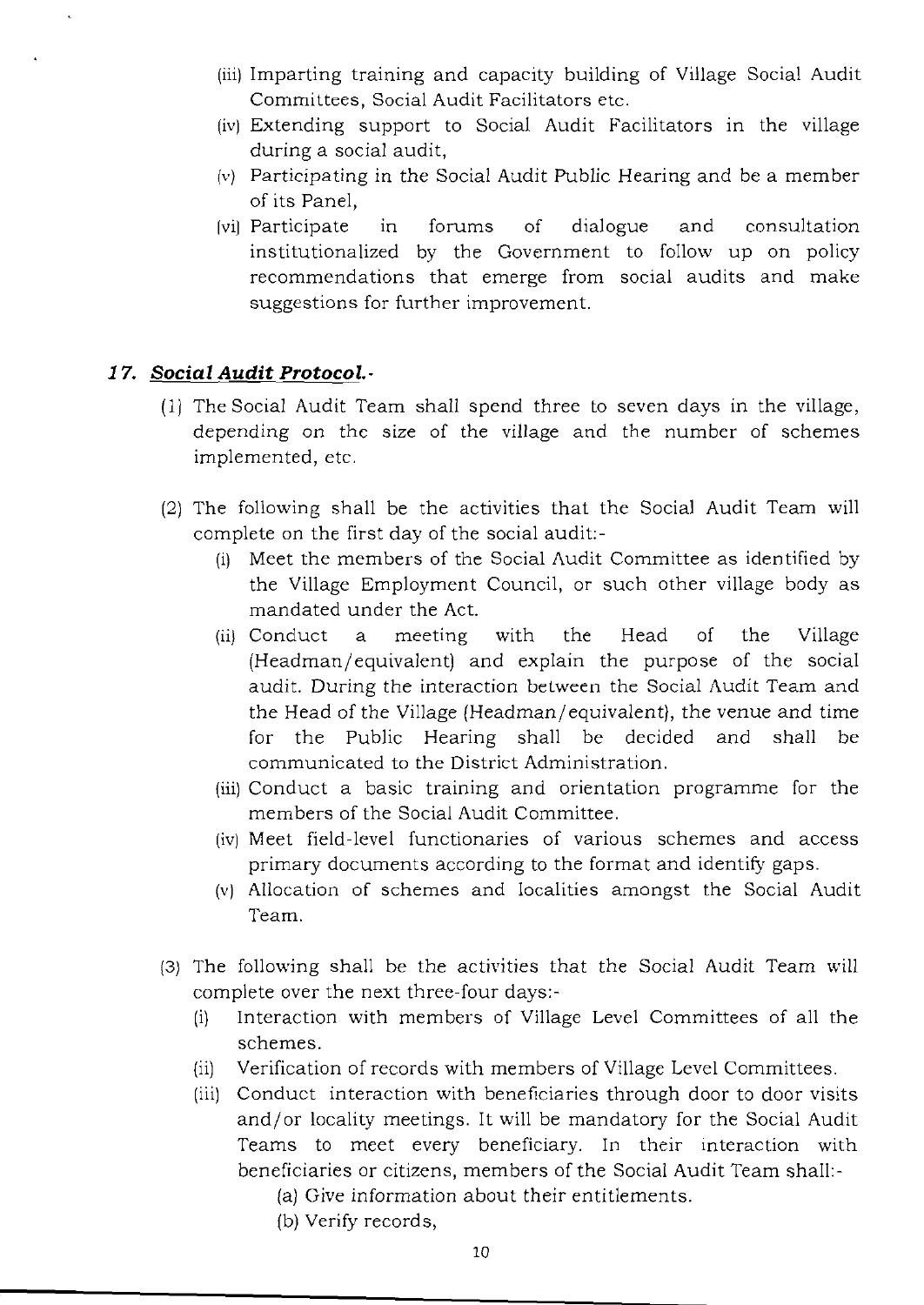- (c) Document discrepancies between records and beneficiary testimonies with evidence,
- (d) Register grievances that the beneficiaries want to file.
- (e) Facilitate filling of the application forms to be submitted to Line Departments on the day of the Public Hearing.
- (1) Application Forms should be filled and completed with required documentation for all those who express an interest in obtaining benefits under schemes.
- (g) Sanctions, approvals or waiting lists shall be provided by concerned Line Departments in the Public Hearing as per norms of priority decided in the Public Hearing.
- $(h)$  For community benefits needed by the village, the social audit teams shall explain the nature of schemes available, and help create proposals where the village seeks to access such a scheme.
- (iv) Social Audit Team shall help prepare a list of all eligible persons who are not the current beneficiaries.
- (v) Conduct visits to physical works undertaken in the village and all points of service delivery. In its visit to the site of work or point of service delivery, the Social Audit Team shall
	- (a) observe quality of the work found on site and discuss utility of work or asset by interacting with users;
	- (b) verify work site with records entered into the Measurement Book;
	- (c) verify expenditure booked for in bills or vouchers with actual utilization; and
	- (d) for services, the team shall individually and collectively use the prescribed formats to take feedback on prescribed parameters on service delivery.
- (vi) Social Audit Team shall conduct at least one evening meeting in the village to spread awareness to the community about socia! audit and their entitlements and each day shall conclude with an internal de-briefing of the Social Audit Team to exchange preliminary findings.
- (vii) Social Audit Team must take measures to share information in the public domain through the course of the social audit verification and give wide publicity about the date and place of public hearing.
- (viii) The following shall be the activities that will be completed by the Social Audit Team on the day before the Social Audit Public Hearing:-
	- (a) Consolidation of social audit findings and prepare an agenda of key issues and findings raised during the verification process for discussion in the Public Hearing.
	- (b) The agenda must consist of the following components:-
		- Key findings for each scheme,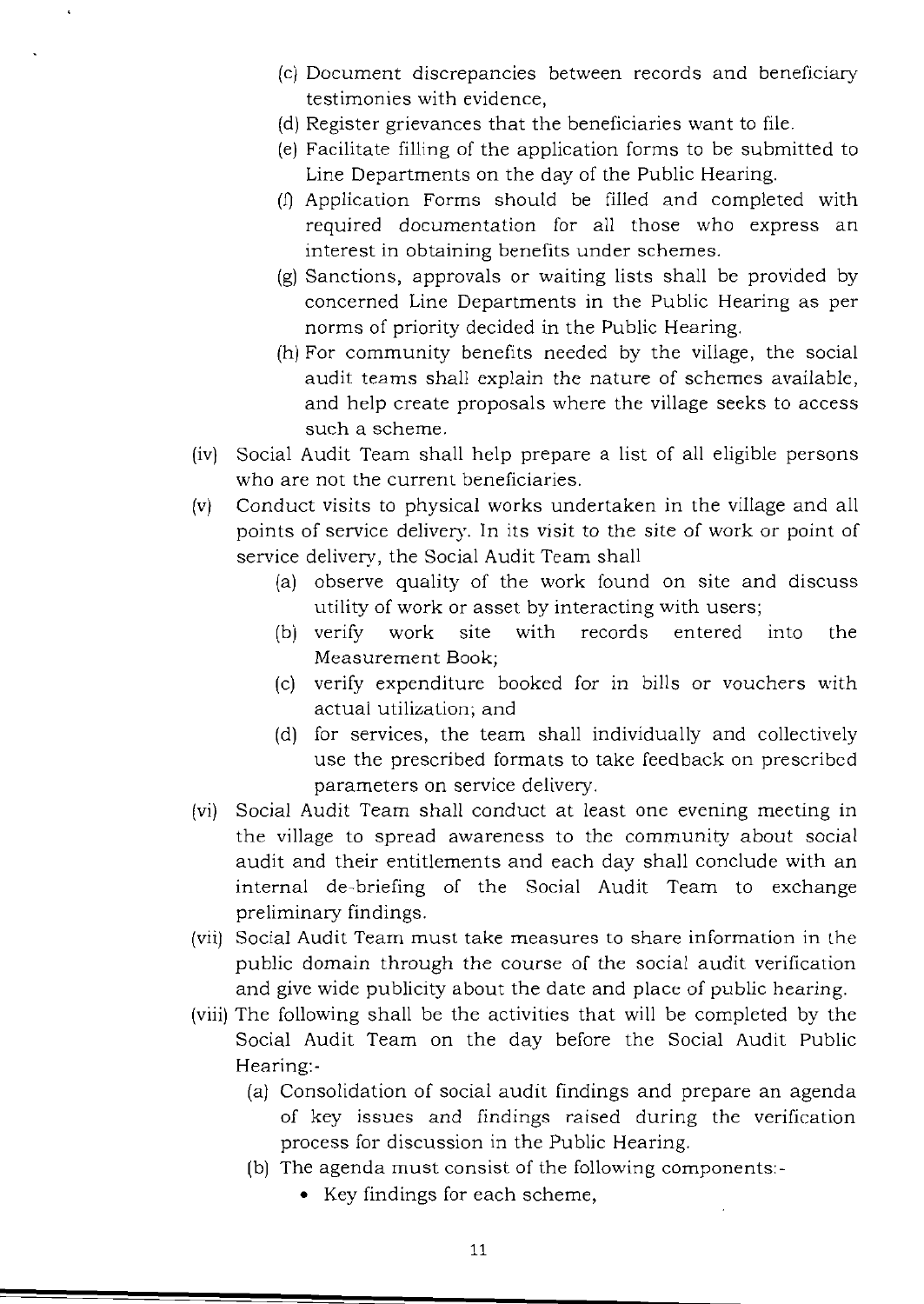- List of grievances registered for each scheme,
- • List of applications filed for availing each scheme, and
- Suggested recommendations for strengthening, implementation of the schemes in the village.
- (c) Follow up with the District Administration about the arrangements to be in place for the Public Hearing that shall take place the following day.
- (ix) All members of the Social Audit Team shall
	- (a) mandatorily stay in the village for the entire duration of the social audit and the District Administration is required to make arrangements at the village community hall or public school;
	- (b) not take hospitality (food, accommodation, etc.) from anyone involved in the implementation of schemes.
	- (c) maintain all accounts of expenditure for the social audit and shall be ready to share this in a transparent manner,
	- (d) take care to respect local cultural norms and customs and not speak rudely with anyone,
	- (e) not respond to provocation but report any untoward incident to the group leader,
	- $(0)$  not consume alcohol or other addictive substances during the course of the audit,
	- $(g)$  not to discriminate on the basis of gender,
	- (h) pay for their food and accommodation on their own;

#### **18. Community Participation.**

- $(1)$  No member of the implementing agency shall be a part of the villagelevel committees constituted under any scheme.
- (2) The same individual cannot be a member of more than one village level committee, as far as possible.
- (3) Planning, selection of beneficiaries, prioritization of works as done by the committees, shall be read out, endorsed and finalized in the social audit public hearing.

#### *19. Social Audit Web Portal.*

- $(1)$  The Council shall develop and maintain a Social Audit Web Portal that shall contain the following at the minimum, in addition to the information put forward from time to time:-
	- (i) Social Audit Calendar,
	- (ii) Social Audit Reports,
	- (iii) Action Taken Reports,
	- (iv) List of Actions or Recommendations pending, and
	- (v) Minutes of meetings.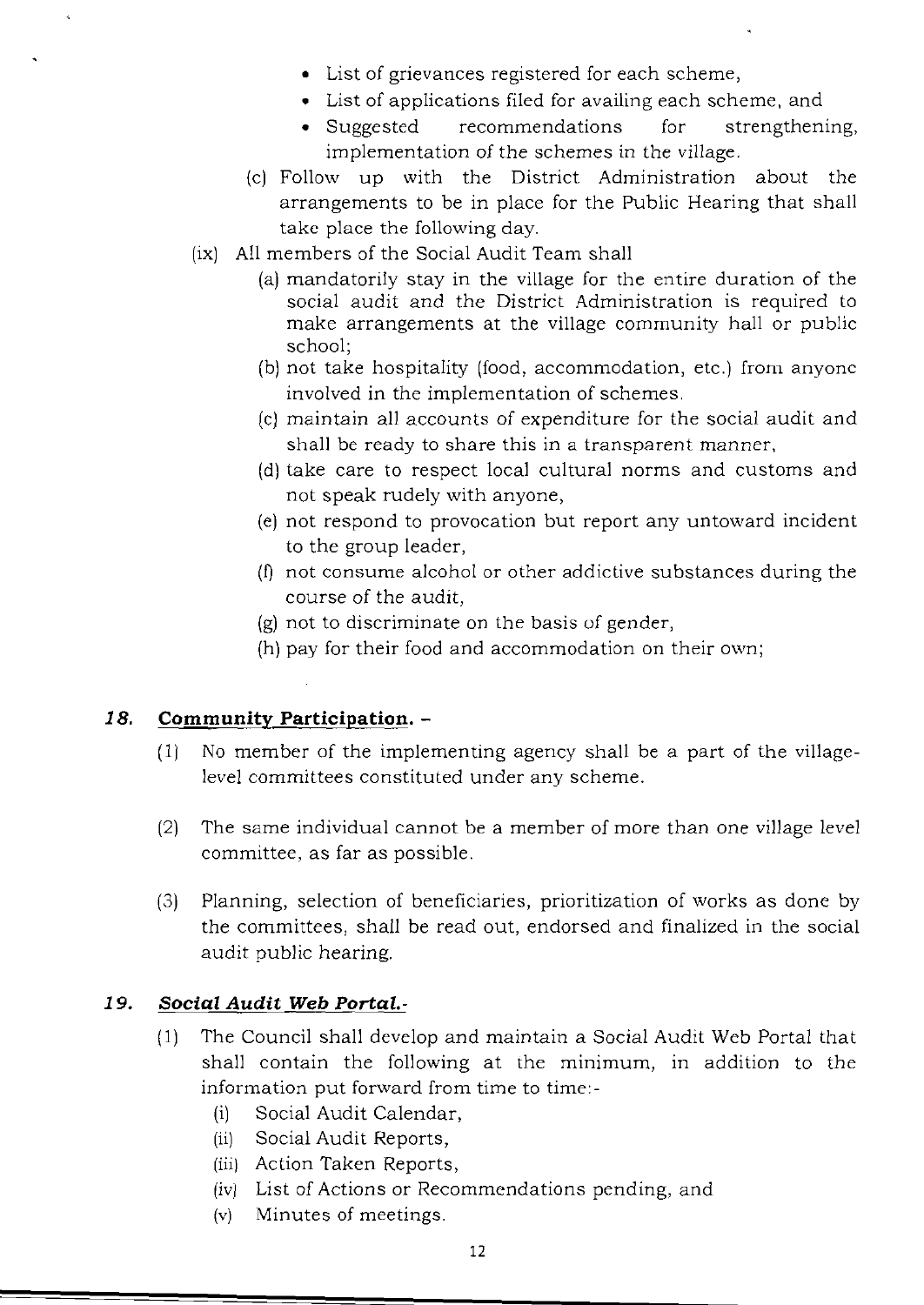### *20. Public Hearing Protocol.*

- $(1)$  The social audit exercise shall conclude with a Public Hearing.
- (2) The Social Audit Public Hearing will be a general body meeting, open to all residents (men and women) and members of the Dorbar.
- (3) Members of the Social Audit Team shall set up a single help or Facilitation Desk which shall register all applications, grievances or petitions and provide two copies of dated acknowledgement receipts for every application and hand it over to the applicant and direct his or her application to the appropriate department Desk. At the Department Desk, the applicant shall retain one copy of the receipt and hand over the second copy of the receipt along with the application form to the Department. The Facililation Desk set up by Social Audit Team will retain a third copy of each individual receipt for the record.
- (4) Every Department shall be required to set up a desk or counter at the Public Hearing, as stipulated under Rule 13(3)(vii)
- (5) The Programme Implementation and Evaluation Department or Meghalaya Society for Social Audit and Transparency shall print, display and disclose information about the day of the hearing, through an appropriate method.
- (6) The Social Audit Team will begin reading out the findings of social audit for individual Departments. This will include case studies, individual testimonies etc. Participants will be given a chance to intervene and comment. The Public Hearing will be presided by a panel consisting of the following:
	- i. Head of the Village Level Social Audit Committee (He should not be head of Panchayat or involved with any implementing agency).
	- ii. Deputy Commissioner/nominee (Gazetted officer not below the rank of EAC, who is well versed with the departmental schemes).
	- iii. Block Level Implementation Officers of the various schemes being audited.
	- iv. NGO/ CSO Representative who is not from the Block.
	- v. Representative of MSSAT.
	- vi. Representative of the Autonomous District Council.
- $(7)$  Summary of the information pertaining to the scheme and its expenditure shall be read out. This will include summary of the applications filed on the day of the Public Hearing and the response of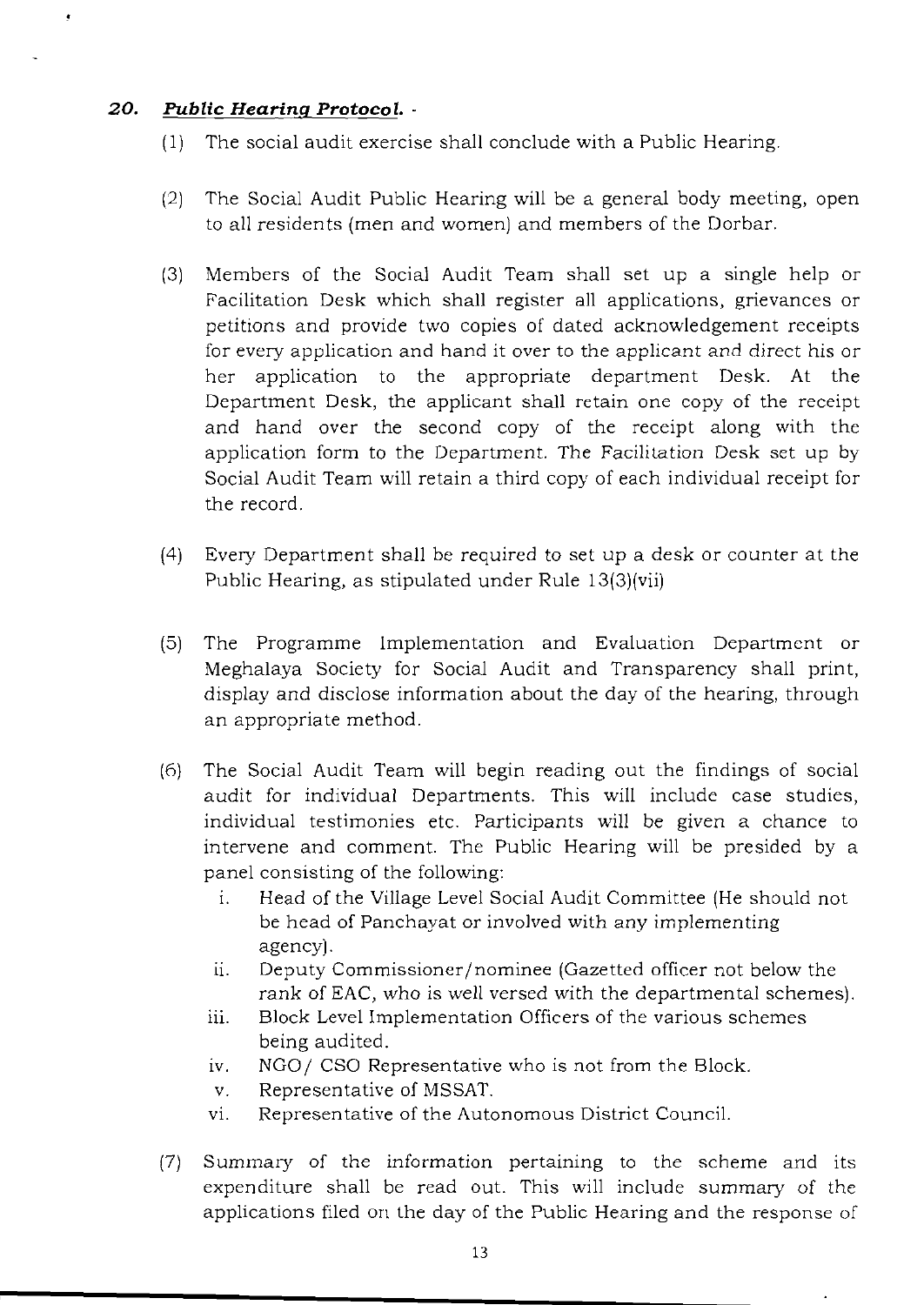the Department on the same. Applicants and Complainants shall be given a chance to comment on the response of the Department in front of the panel.

- (8) The Panel shall have to take a decision or make recommendation on each finding, which shall be announced and recorded in the minutes.
- (9) The minutes of the meeting will be taken by a representative of the Meghalaya Society for Social Audit and Transparency.
- (10) For all applications seeking individual or collective benefits, if the applicant qualifies, the applicant should either be awarded sanction on the day of the Public Hearing itself. In the case that sufficient resources are not available to accord sanction to all those who have applied, a priority-based waiting list may be created, which shall be read out in the Public Hearing.
- (11) On Social Audit Findings, the Panel shall give its recommendations which shall also be read out.
- (12) Individual Departments shall submit an Action Taken Report on findings of the social audit to the Deputy Commissioner within fifteen days, effective from the date of uploading of Social Audit Report on to the web portal by the MSSAT.
- (13) The Deputy Commissioners shall ensure that Action Taken Reports are uploaded on the Social Audit Web Portal within twenty one days from the date of uploading of Social Audit Report on to the web portal by the MSSAT.

s.............""""'~'"  $(P.$  Sampath K $V$ mar, IAS), Commissioner & Secretary to the Govt. of Meghalaya, Programme Implementation & Evaluation/Department